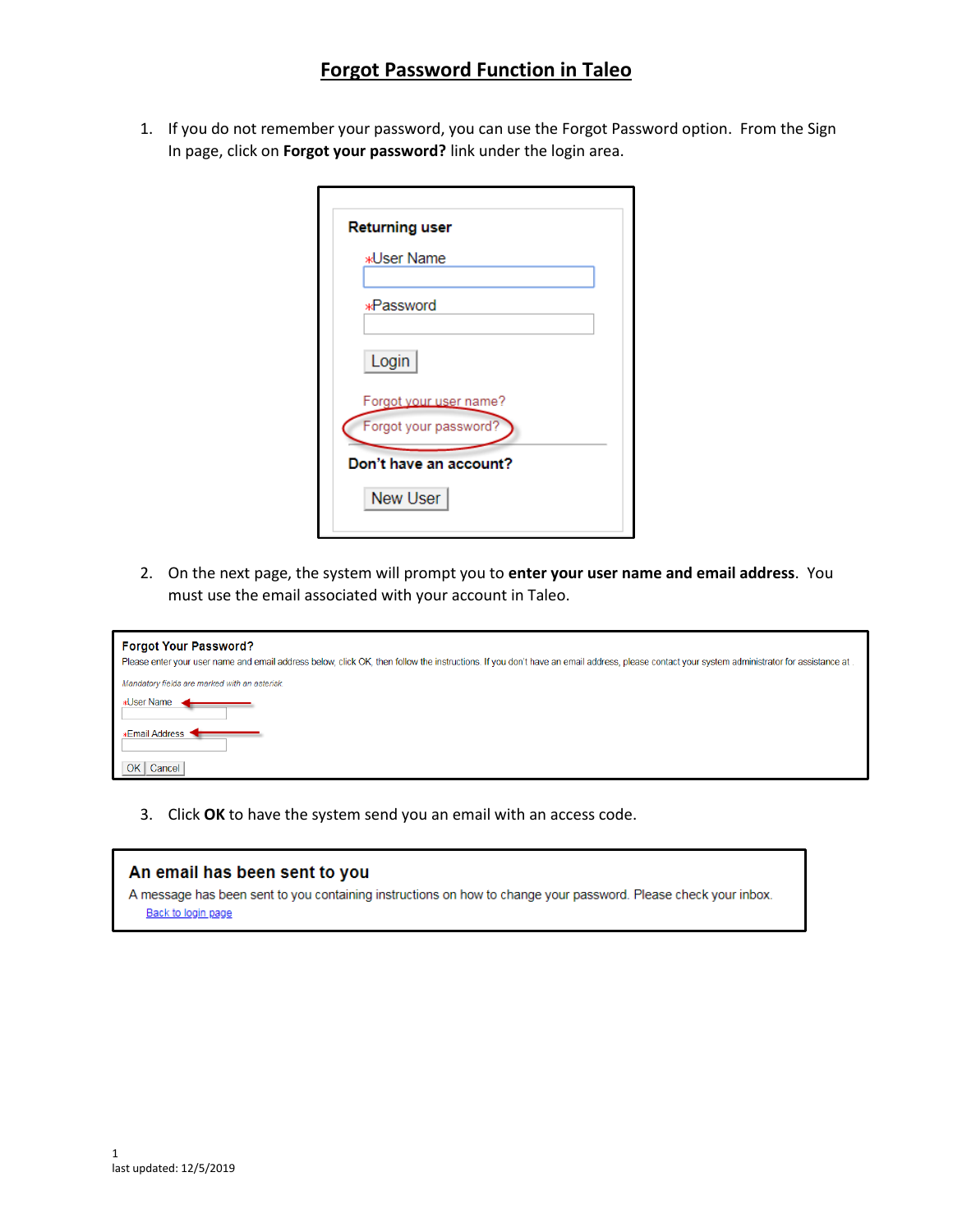4. The email from Taleo will contain an **access code**. Click on the **link** in the email sent by the system.

|                            | Tue 5/28/2019 12:10 PM                                                                                 |  |  |  |
|----------------------------|--------------------------------------------------------------------------------------------------------|--|--|--|
|                            | Temple Human Resources <hr-temple@invalidemail.com></hr-temple@invalidemail.com>                       |  |  |  |
|                            | <b>Forgot Your Password?</b>                                                                           |  |  |  |
| Dear Applicant:            |                                                                                                        |  |  |  |
| change your password.      | We have received your password change request. This email contains the information that you need to    |  |  |  |
| Access Code: @U5aWQmK      |                                                                                                        |  |  |  |
|                            | Click this link to enter your new password.                                                            |  |  |  |
| Best regards,              |                                                                                                        |  |  |  |
| Human Resources Department |                                                                                                        |  |  |  |
| Temple University          |                                                                                                        |  |  |  |
| not reply.                 | Replies to this message are undeliverable and will not reach the Human Resources Department. Please do |  |  |  |

5. You will be directed back to the website and asked to enter your **user name** and the **access code**. Please **copy and paste** the access code to ensure it is entered correctly.

| <b>Forgot Password</b><br>You received an email in regards to a forgotten password. Please enter the login information as provided in the email. |  |
|--------------------------------------------------------------------------------------------------------------------------------------------------|--|
| Mandatory fields are marked with an asterisk.<br><b>Returning user</b><br><b>*User Name</b><br><b>*Access Code</b><br>Login                      |  |